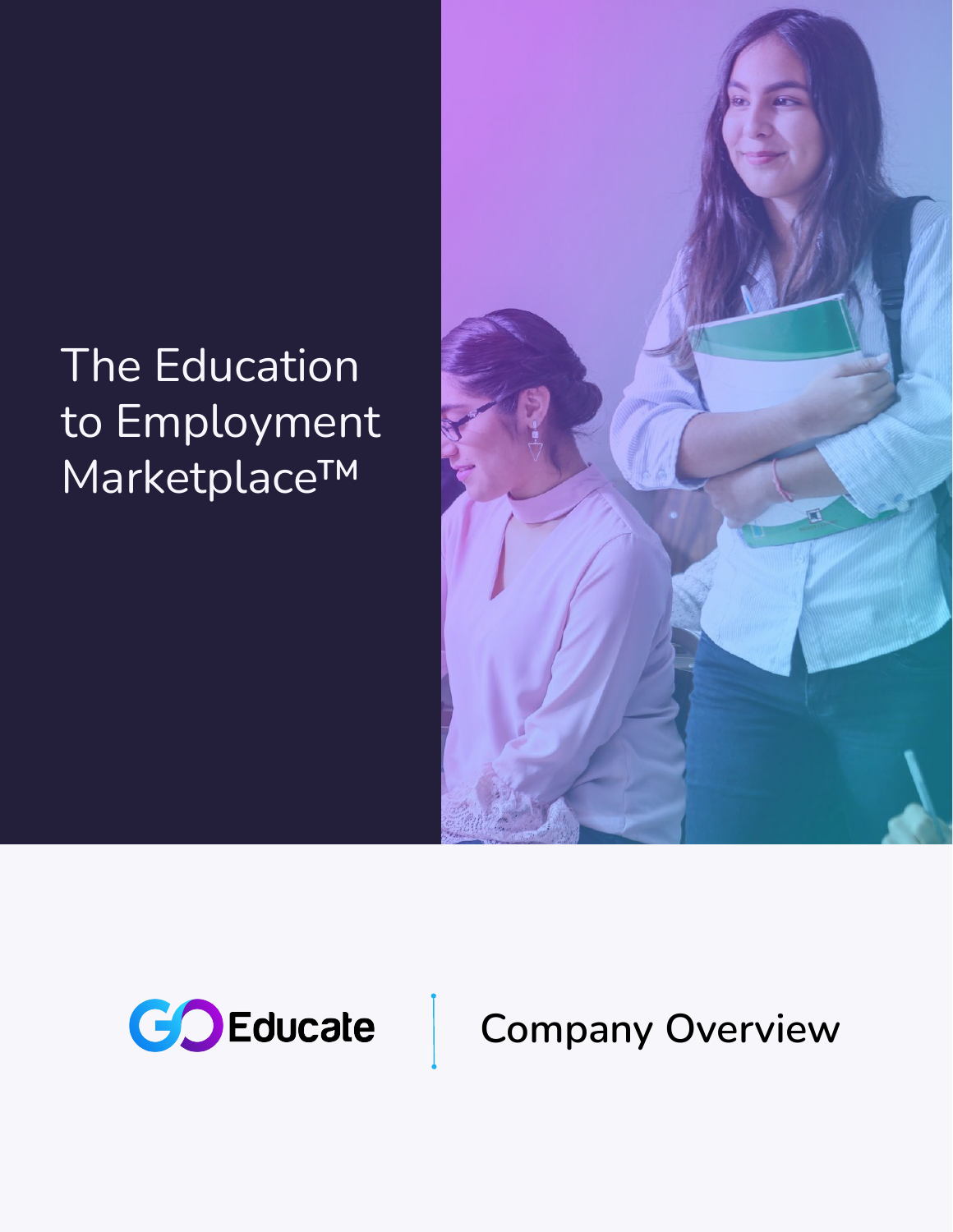

## A New Ecosystem for Addressing the Education and Workforce Crisis

GoEducate seeks to work with employer and education partners dedicated to fulfilling the public education-to-employment mission for millions of underserved students and workers and for raising the alignment between career goals and employment matches. The mission of GoEducate is to provide a road to transformation, return on investment and greater throughput of education and training institutions aligned with the employment markets.

GoEducate has created the first data and machine learning platform that spans education-to-employment.

The company has spent five years developing a sophisticated cloud solution that links learners/jobseekers to education opportunities that are aligned to in-demand jobs and, conversely, connects employer recruiting to algorithmically aligned courses programs and student's skill profiles. GoEducate produces, at the level of a region or state, ROI figures and credential values of all college programs or openings employers are trying to fill.

GoEducate is deployed at Northern New Mexico College, [www.NNMC.edu,](http://www.nnmc.edu) and is underway at Odessa College, [www.Odessa.edu](http://www.odessa.edu). The marketing effort to date is based on industry contacts and includes ongoing conversations with the California Community College System, Dallas College and state conversations in Texas, Indiana, Kentucky, Rhode Island, South Carolina and Maine.

GoEducate enhances college program data and aligns with employer demand via its own proprietary Skills matching engine and its **Smart**Pathways technology, as well as incorporating other standards such as Credential Engine and the Open Badges Standard. Because of this, GoEducate provides unparalleled value to employers in the tight job markets where building a structured talent pipeline with local colleges, universities and training programs is essential.